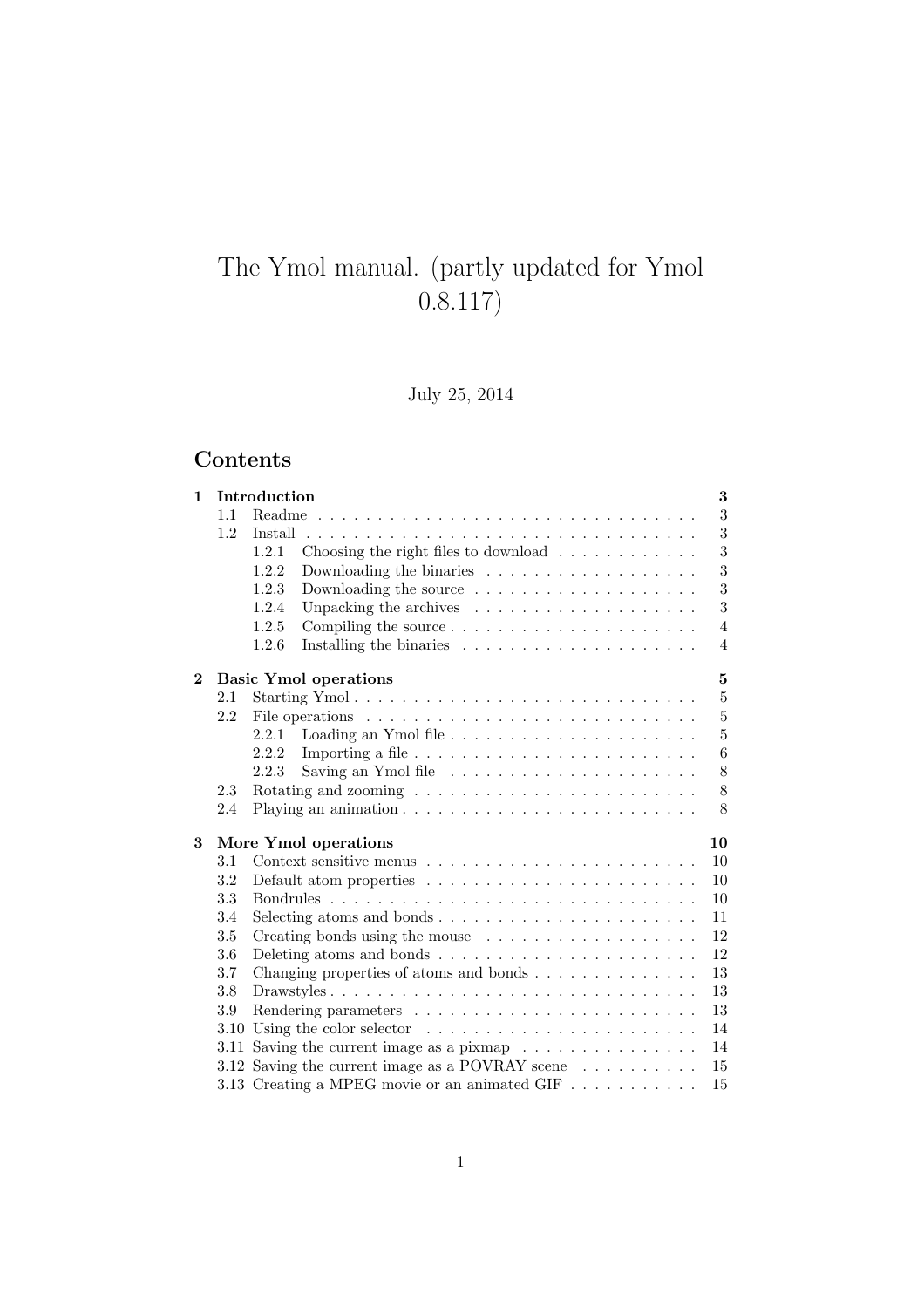|   |             | 4 Interfacing Ymol with another program                                                           | 16 |
|---|-------------|---------------------------------------------------------------------------------------------------|----|
|   |             | 5 The y4 language                                                                                 | 18 |
|   |             |                                                                                                   |    |
|   |             |                                                                                                   |    |
| 6 | <b>Tips</b> |                                                                                                   | 19 |
|   |             | 6.1 Using a style file $\ldots \ldots \ldots \ldots \ldots \ldots \ldots \ldots \ldots \ldots 19$ |    |
|   |             | 6.2 Loading/Importing files from the command line $\dots \dots \dots$ 19                          |    |
|   |             | 6.3 Importing files from the command line in the fastest way $\dots$ 19                           |    |

# List of Figures

|                | .5<br>The Ymol window $\ldots$ , $\ldots$ , $\ldots$ , $\ldots$ , $\ldots$ , $\ldots$ , $\ldots$ , $\ldots$              |
|----------------|--------------------------------------------------------------------------------------------------------------------------|
| $\mathfrak{D}$ | The file selector $\ldots$ , $\ldots$ , $\ldots$ , $\ldots$ , $\ldots$ , $\ldots$ , $\ldots$ , $\ldots$ , $\ldots$<br>-6 |
| 3              | -7                                                                                                                       |
| $\overline{4}$ | One frame water molecule. Import format $Z \times y \times \ldots \ldots$<br>-8                                          |
| 5              | Two frames DMSO. Import format id $Z \times y \times \ldots \times \ldots$<br>-9                                         |
| 6              | The control panel $\ldots \ldots \ldots \ldots \ldots \ldots \ldots \ldots \ldots$<br>-9                                 |
| 7              | The edit atom properties window $\dots \dots \dots \dots \dots \dots$<br>-10                                             |
| 8              | Window for editing the properties of Oxygen $\dots \dots \dots$<br>-11                                                   |
| 9              | The bondrule window $\ldots \ldots \ldots \ldots \ldots \ldots \ldots \ldots$<br>-12                                     |
| 10             | The window used to add and modify bondrules $\ldots \ldots \ldots 12$                                                    |
| -11            | The rendering parameters $\dots \dots \dots \dots \dots \dots \dots \dots \dots \dots \dots 14$                          |
| 12             |                                                                                                                          |

List of Tables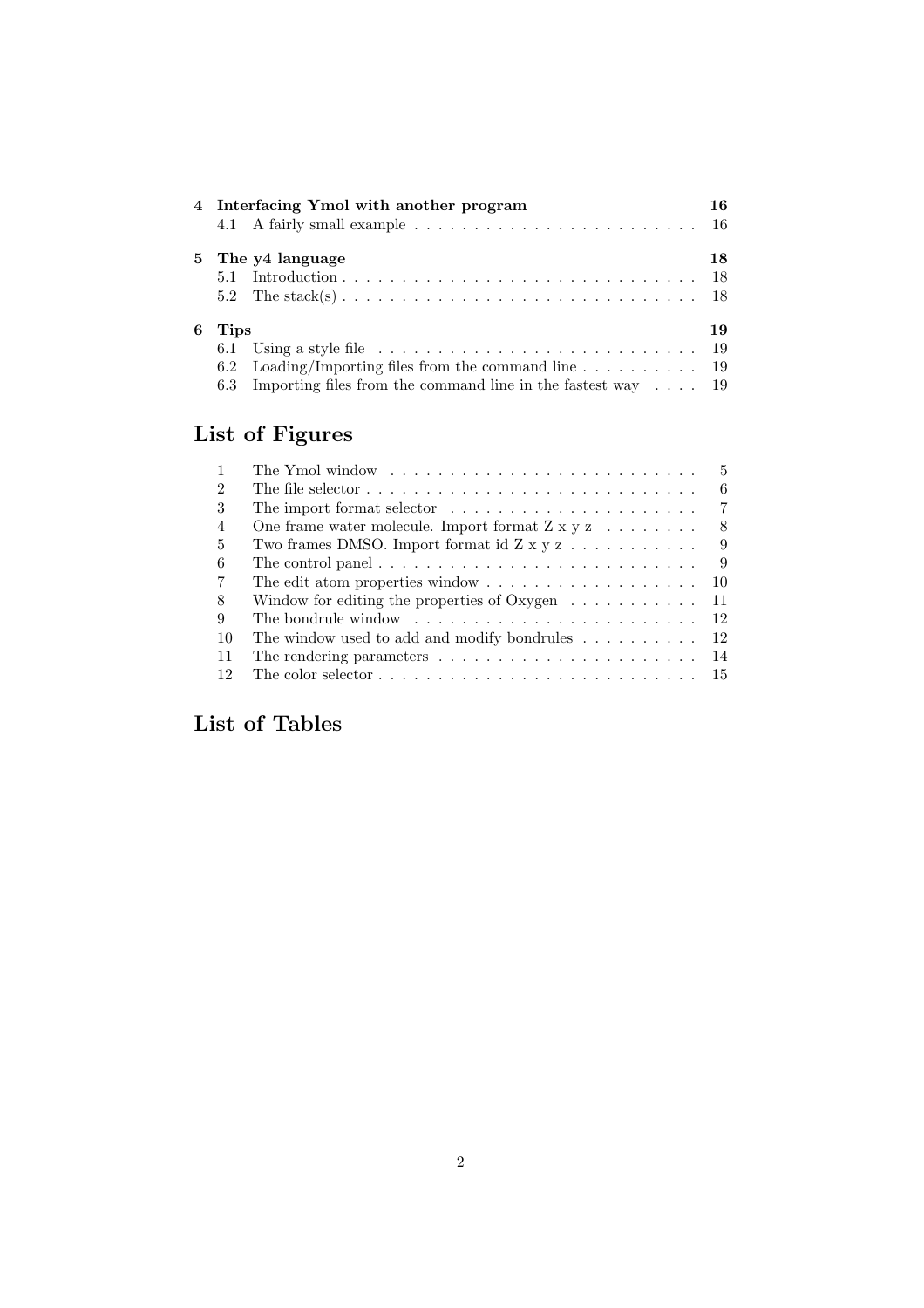# 1 Introduction

This section currently contains copies of the files README and INSTALL.

#### 1.1 Readme

This is Ymol version 0.8.x. Ymol is a molecular visualisation and animation program for the X Window System written from scratch. It can be used to create production quality images, and movies, using either the built in renderer or by using POVRAY (Persistence of Vision). Ymol contains a programming language of its own, which can be used to create presentations that run noninteractively.

Ymol is still in the alpha phase, but is released because it may be useful even if all features are not yet implemented. Ymol may also contain bugs. :-(

As soon ymol reaches version 0.9.x it will be considered to be in the beta stage.

#### 1.2 Install

#### 1.2.1 Choosing the right files to download

If ymol has been ported to your platform, it is very likely that there are precompiled binaries available. If there are no binaries for your platform, you can download the sources and try to compile Ymol yourself. It is fairly easy to port ymol to a new platform.

#### 1.2.2 Downloading the binaries

The ymol binary archives are named as follows: package name - version number - operating system .tar.gz or .tar.Z

If all you want is the ymol binary and files required by ymol, download the package named ymol. If you also want the Xco library (for creating buttons, menus etc using only Xlib) you want the package name Xco. For the Y4 language interpreter download the package y4vm. It also contains a precompiled, freestanding, text based, interactive shell.

#### 1.2.3 Downloading the source

The ymol source archives are named as follows: package name - version number .tar.gz To compile ymol you need all the source packages.

#### 1.2.4 Unpacking the archives

Create a directory to hold the archive contents. Place all packages in this directory. All the packages are compressed. If your archives are named something.tar.gz you need gunzip ( already installed on your system, or available on the internet ) to unpack them. If they are named something.tar.Z you need uncompress (already available on all (?) systems). Using gunzip type: "gunzip something.tar.gz" on all packages. Using uncompress type: "uncompress something.tar.Z" This will leave you with packages named something.tar Then you need to use tar to unpack the archives. Type "tar xf something.tar" on all packages.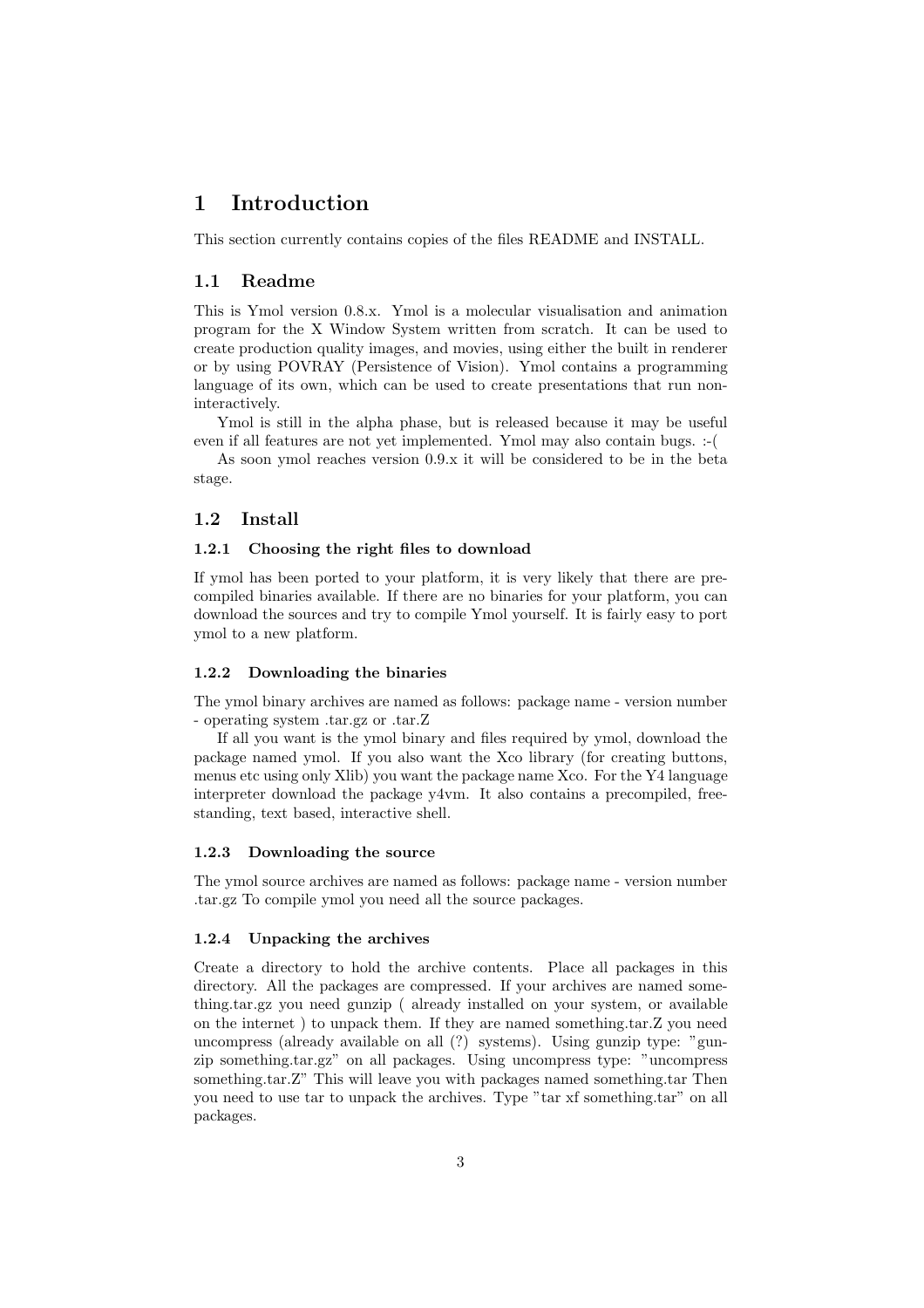#### 1.2.5 Compiling the source

If you downloaded the binaries you don't need to do this. If ymol has been ported to your platform you just need to type "make" in the directory you created and go for a cup of coffee while ymol compiles. If it is not ported to your platform, see the file PORTING (may not be available yet).

#### 1.2.6 Installing the binaries

Installing ymol is just a matter of typing "make install" in the directory you created. You may want to change the default installation directories in the bourne shell script make-install.sh. If you are root, ymol will be installed for all users on the system. If you are not root, ymol will be installed in a directory named "bin" in your home directory. Make sure that this is appropriate for you and that the bin directory is in your path. The installation script will also install some files needed by ymol in the directory named ".ymol" in your home directory.

For information of what you may and may not with this/these packages, see the file LICENSE.

Look at http://www.spaangberg.se/daniels/ymol.html for updates. You can also send email to daniel@spaangberg.se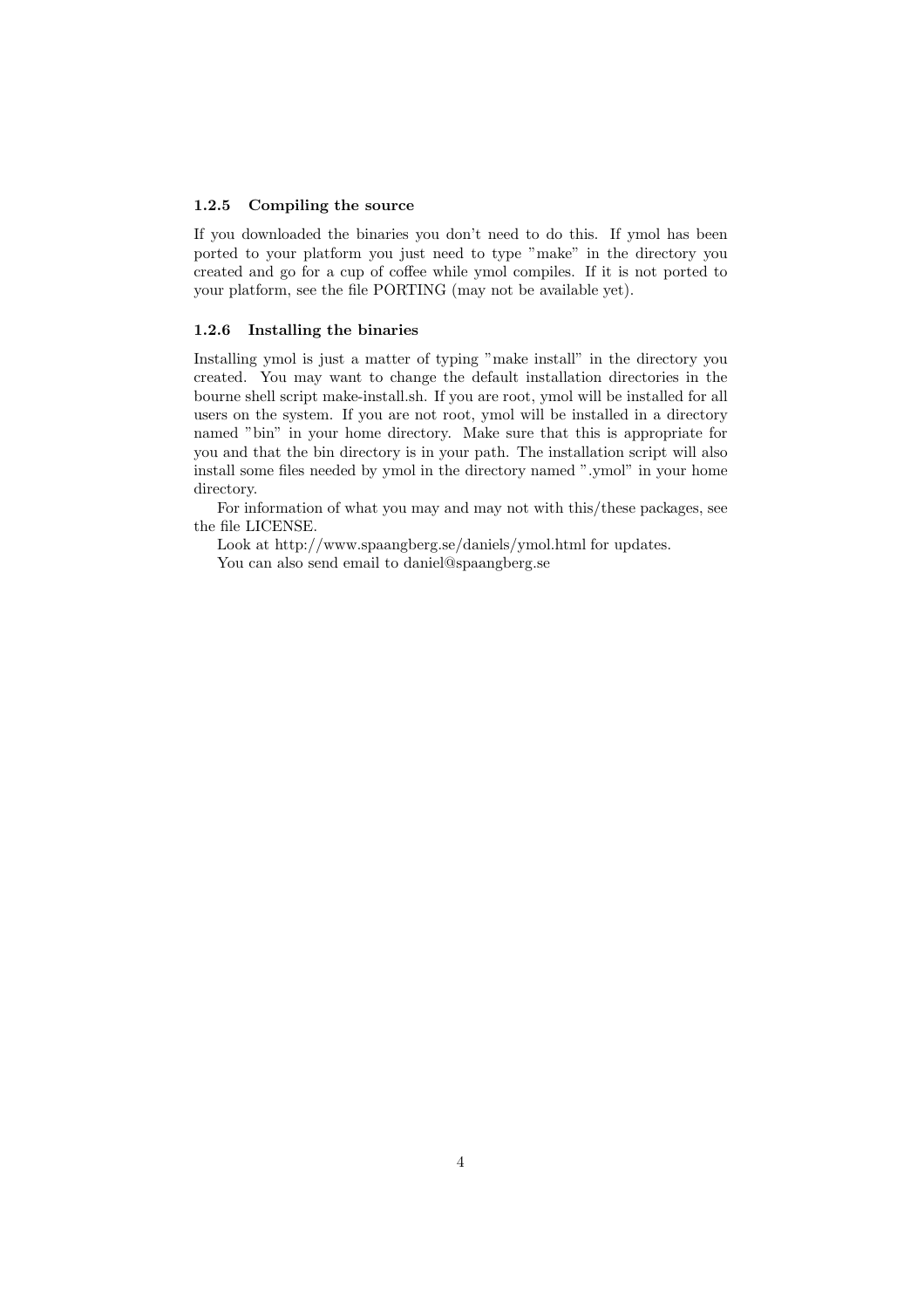# 2 Basic Ymol operations

# 2.1 Starting Ymol

Ymol can be started by typing "ymol" at the shell command prompt. Ymol will give some (informative :-) ) messages and open a window (fig. 1).



Figure 1: The Ymol window

## 2.2 File operations

#### 2.2.1 Loading an Ymol file

Selecting the "Load" item in the "File" menu will bring up a file selector. In the file selector there are two "large" boxes containing text, two lines where you can input text and a pulldown list containing the filter (the file extension). The large box to the left shows the directories in the current directory. The current directory is shown in the top input field. The large box to the right shows the files in the current directory ending in the file extension shown in the pulldown list. If you want to see more files, or files of another type, use the pulldown list to select the appropriate extension. The bottom input field shows the filename. You can go to another directory by *single* clicking on the directory name. You can select a file by single clicking its name. Opening/Importing/Saving files is then done by clicking the appropriate button. (fig. 2).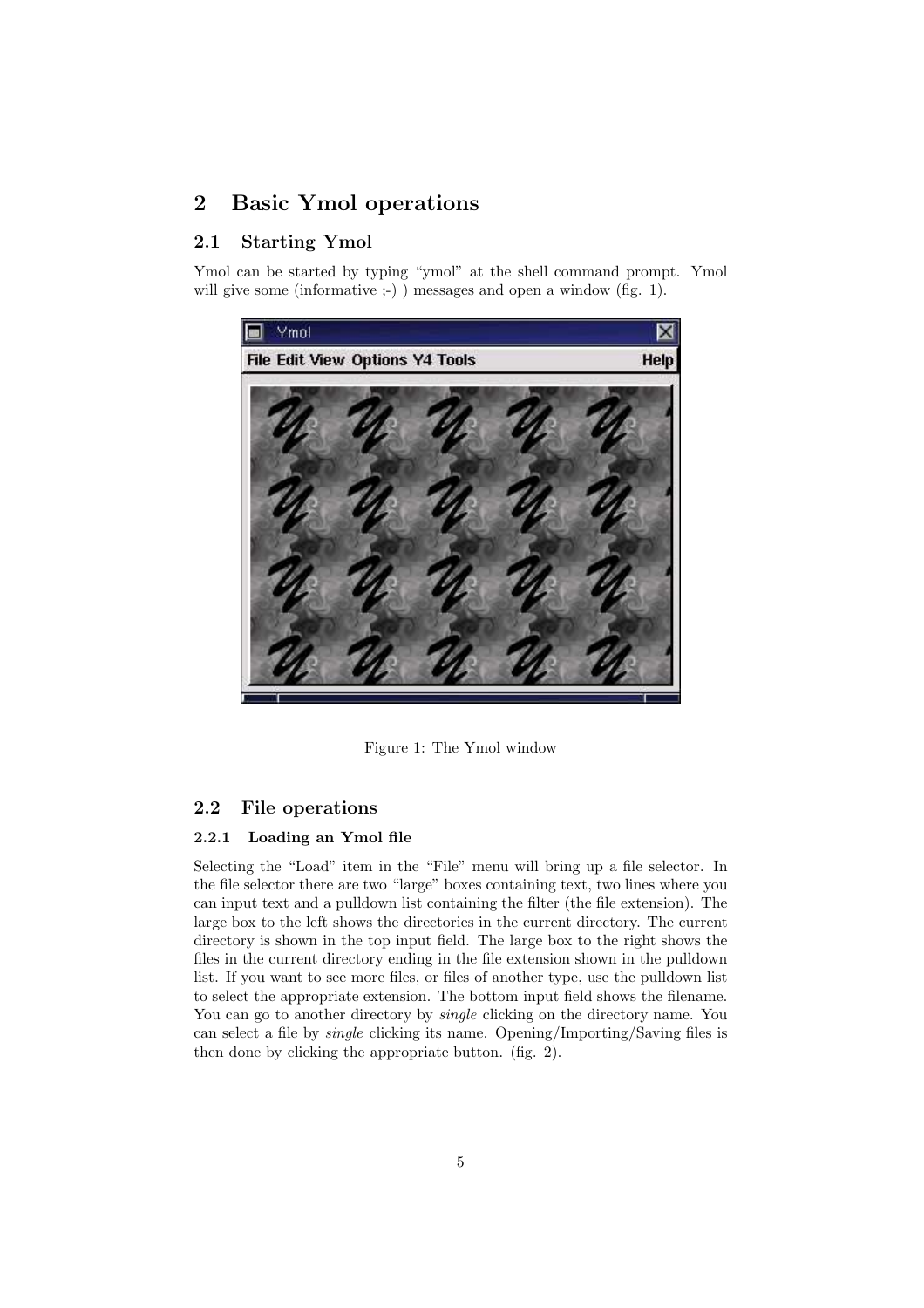

Figure 2: The file selector

#### 2.2.2 Importing a file

Ymol can import files consisting of any number of frames<sup>1</sup>. Each frame can consist of any number of atoms<sup>2</sup>. The frames can contain different numbers of atoms.

Selecting the "Import" item in the "File" menu will bring up a the file selector. After having chosen a file to import, a window with a selection of different import formats will appear (fig. 3).

Ymol can import files in either a format that simply contains a list of coordinates and atom types, or read output files from the Gaussian 90/92/94 program. The simple format can be varied in several ways. The basic structure is as follows:

```
number of frames
number of atoms in first frame
atom number, x, y and z of first atom in first frame
atom number, x, y and z of second atom in first frame
.
.
.
atom number, x, y and z of last atom in first frame
number of atoms in second frame
atom number, x, y and z of first atom in second frame
.
.
.
atom number, x, y and z of last atom in second frame
```
 $1$ Up to available memory.

<sup>&</sup>lt;sup>2</sup>Again, up to available memory.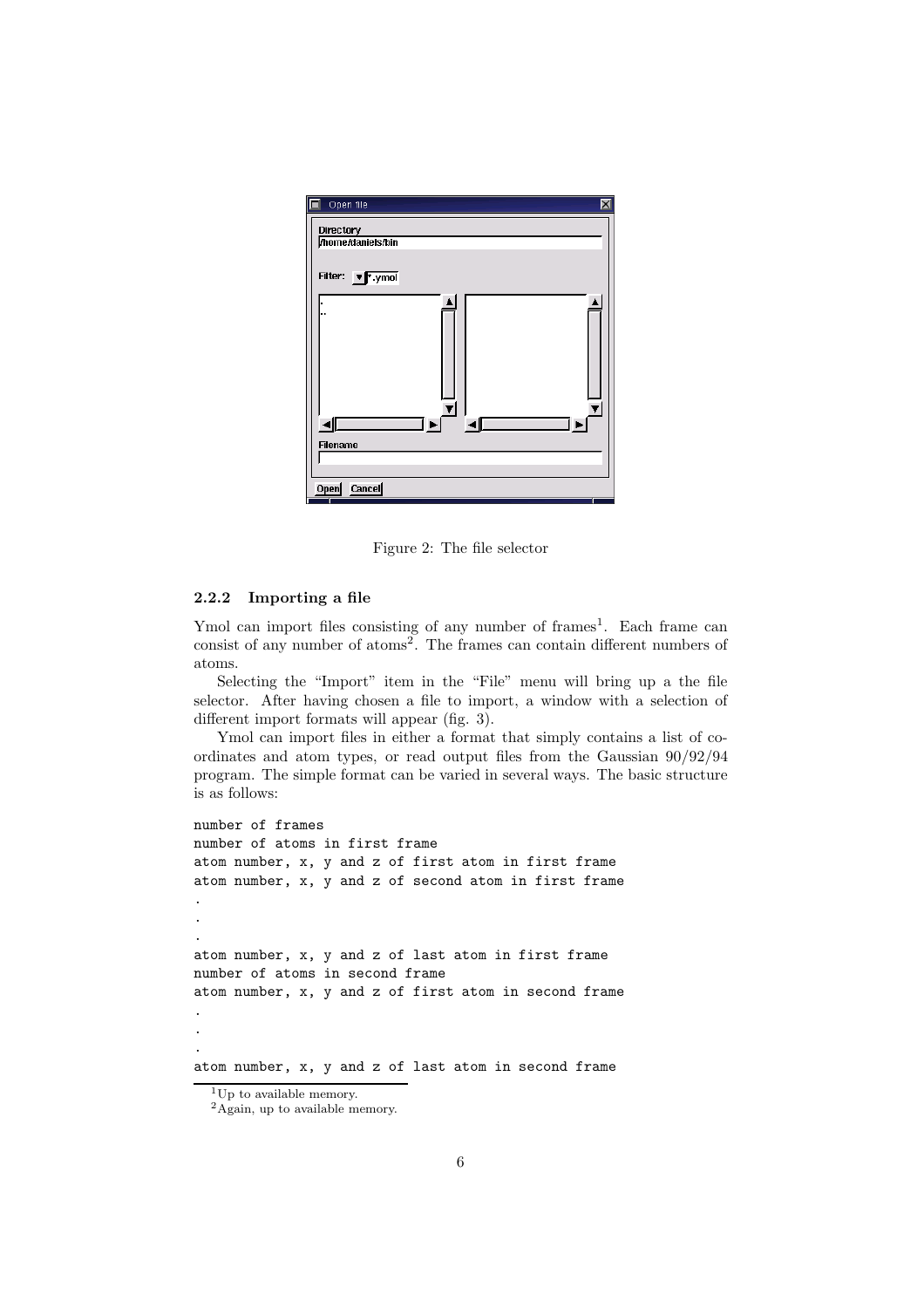| Import options                       |  |                                 |
|--------------------------------------|--|---------------------------------|
| Input format                         |  |                                 |
| $\overline{\mathbf{v}}$ Simple x y z |  |                                 |
| <b>Substyle</b><br>$\sqrt{2xyz}$     |  |                                 |
|                                      |  | <b>Read crystal coordinates</b> |
| <b>Read frametext</b>                |  |                                 |
| $\times$ No bondrules                |  |                                 |
| Import                               |  |                                 |

Figure 3: The import format selector

. . . . number of atoms in last frame atom number, x, y and z of first atom in last frame . . .

. .

#### atom number, x, y and z of last atom in last frame

In the import format selector there are some pulldown lists and some toggles with text beside. The topmost pulldown list selects the input format. The second pulldown list selects the variation of the input format. The toggles change some mode of operation. The substyles of the simple format shows a text line describing the line that contains the atom number, x, y and z in the import file. The large Z represents the atom number, the x, y and z are the atom coordinates in Ångström. The id is an atom identification number, useful to put in the file if you are planning to edit an animation in Ymol. The id is a positive integer between 0 and 2147483647. It should be set to the same number for the same atom in different frames. If you don't put the id in the file, Ymol will try to create id numbers anyway, but the algorithm to do this can fail (and does). The label is a string that is currently discarded (for compatibility with other programs). The R is the atom radius in Ångströms, the W is the atom weight in atomic units, the r, g and b are the atom color components (red, green and blue components respectively) ranging from 0 to 1. Examples of import files are found in figs 4 and 5.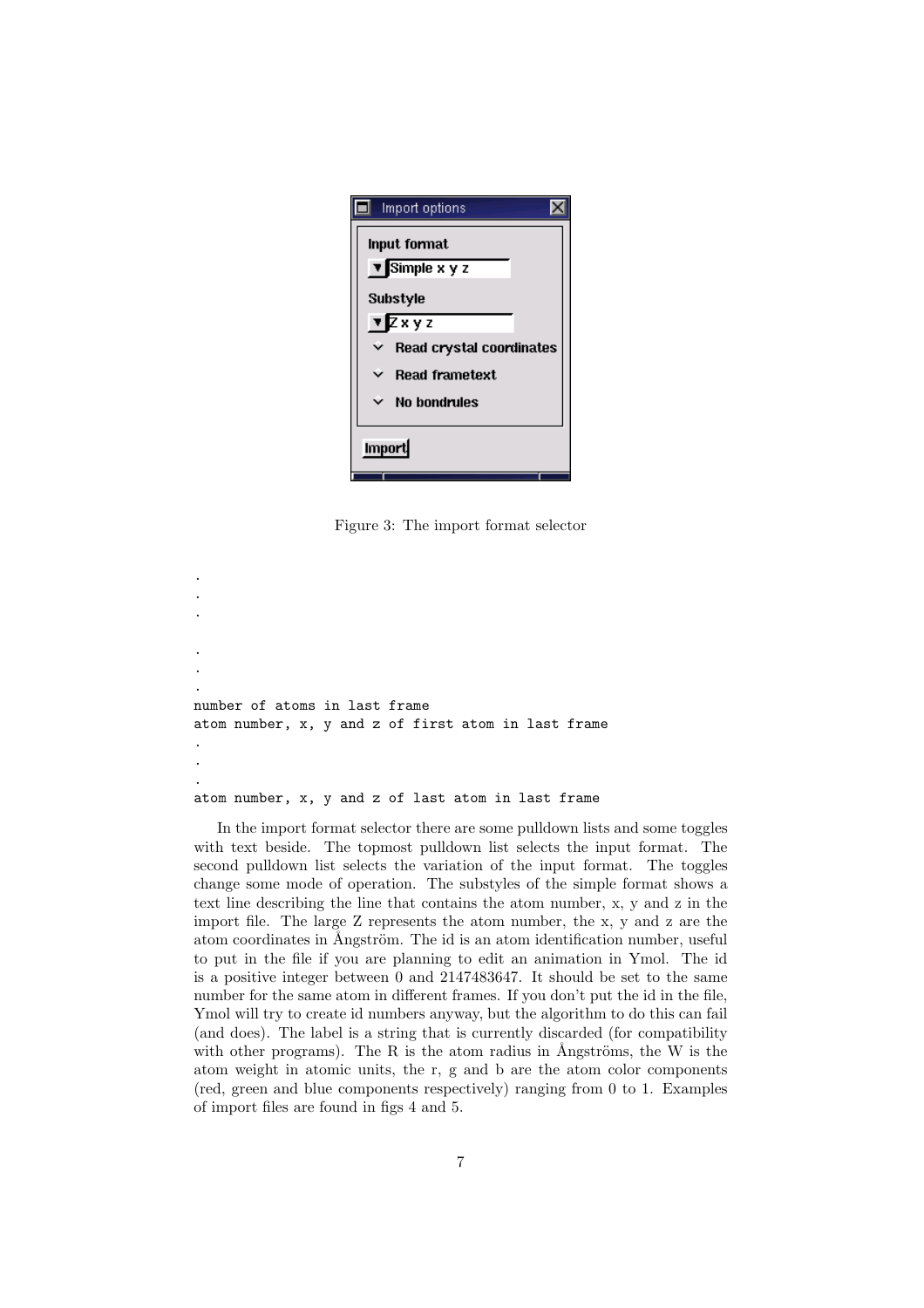Figure 4: One frame water molecule. Import format Z x y z

1 3 1 -0.538534 0.998759 0.000000 8 0.121740 0.326894 0.000000 1 0.937520 0.797922 0.000000

#### 2.2.3 Saving an Ymol file

Saving ymol files can be done by selecting the "Save as" item in the "File" menu.

#### 2.3 Rotating and zooming

The easiest way to rotate a molecule is just to point at it with the mouse, hold down the left mouse button and drag the mouse around. This will rotate the molecule, as if it was enclosed in a transparent sphere, and the mouse pointer is touching the surface of this sphere and moving this point of the sphere to where you drag the mouse. Another way to rotate the molecule is to bring up the control panel (fig. 6), under the "View" menu. The control panel consists of two blocks of buttons. One of the blocks consists of nine buttons and the other consists of four buttons. The block consisting of nine buttons is for rotating and zooming. The block consisting of four buttons is covered in the next section. Clicking any of the eight buttons surrounding the nineth (?) button, will rotate or zoom one time. Clicking the button in the middle toggles continous rotation. By first clicking on the middle button and then on another (or several) button, a continous rotation or zoom will start. The continous rotation or zoom is stopped by clicking the middle button again. The third way to rotate a molecule is to use the keyboard. Make sure that you have the window with the molecule active<sup>3</sup>. You can now rotate the molecule using the cursor keys. The space key acts as the continous rotation toggle.

#### 2.4 Playing an animation

To play an animation, you need to open the control panel. The four buttons at the bottom controls the playing of an animation. The two buttons to the left will play the animation backwards. The two buttons to the right will play the animation forwards. The two buttons to the far left and far right will single step the animation, that is, play one frame at each click. The two buttons in the middle plays the animation continously. To find out the number of the frame you are currently looking at, you can select the "Frame number" item in the "View" menu.

<sup>3</sup>And currently you must, because of a "feature", place the mouse pointer inside the drawing area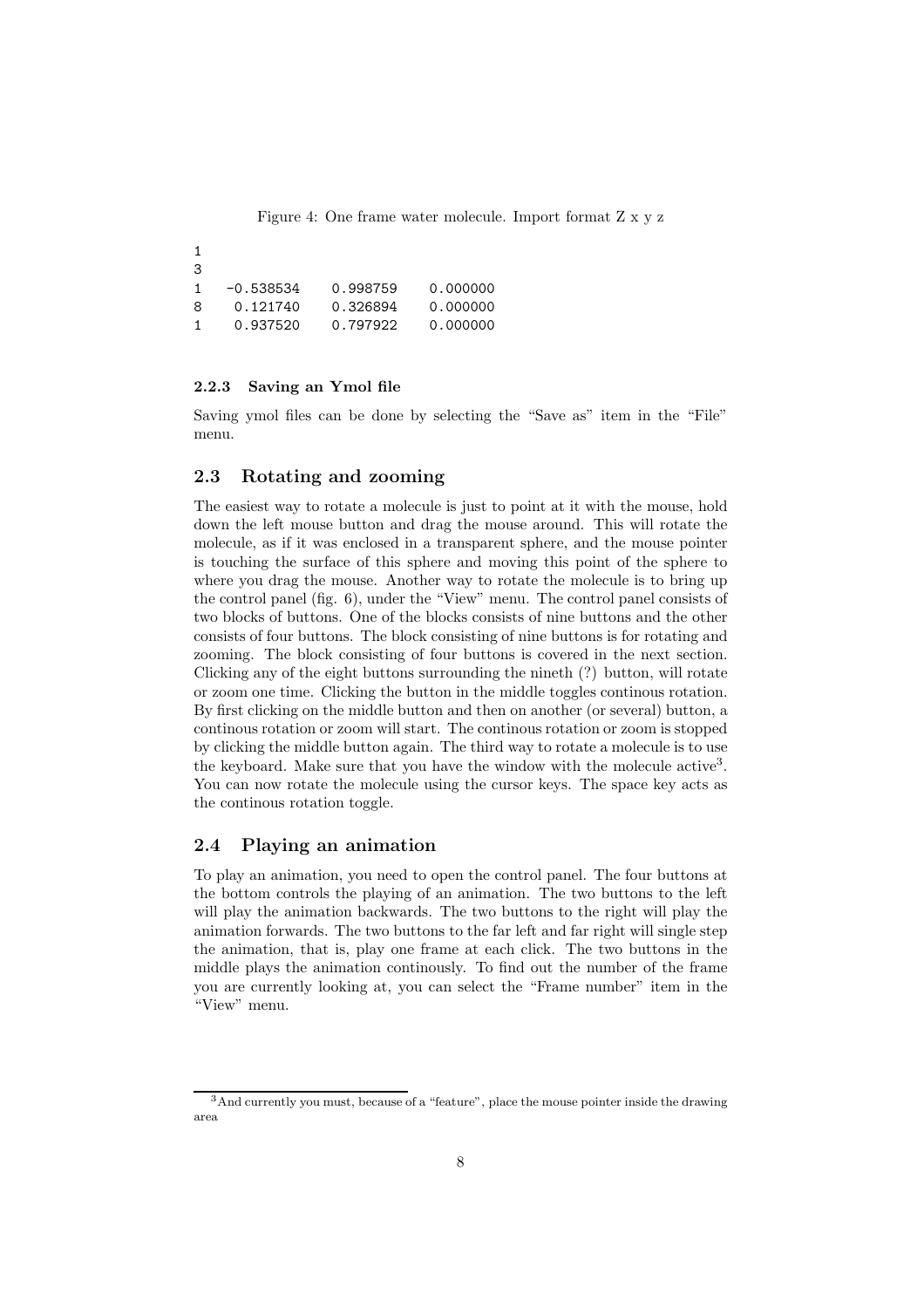| $\overline{2}$ |              |       |                                   |                    |
|----------------|--------------|-------|-----------------------------------|--------------------|
| 10             |              |       |                                   |                    |
| 14             | 16           | 0.    | 0.                                | .1219              |
| 72             | 8            | 0.    | $\mathsf{O}$ .                    | 2.129              |
| 35             | 6            | 0.    | $-1.4267 - .9772$                 |                    |
| 19             | 6            | 0.    | 1.4267 -.9772                     |                    |
| 27             | $\mathbf{1}$ |       | 0. $-1.1068 - 2.0143$             |                    |
| 9              | $\mathbf{1}$ |       | $-.8804 -2.0399 - .8065$          |                    |
| 62             | 1            |       | $.8804 - 2.0399 - .8065$          |                    |
| 12             | $\mathbf{1}$ |       | $0.1.1068 - 2.0143$               |                    |
| 56             | $\mathbf{1}$ |       | .8804 2.0399 -.8065               |                    |
| 3              | $\mathbf{1}$ |       | $-.8804$ 2.0399 $-.8065$          |                    |
| 10             |              |       |                                   |                    |
| 14             | 16           |       |                                   |                    |
| 72             | 8            |       | $-.0328$ 0. 2.129                 |                    |
| 35             | 6            |       | $-.0329 -1.4267 - .9772$          |                    |
| 19             | 6            |       | $-.0329$ 1.4267 -.9772            |                    |
| 27             | $\mathbf{1}$ | .0019 |                                   | $-1.1068 - 2.0143$ |
| 9              | $\mathbf{1}$ |       | $-.9462 -1.9968 -.821$            |                    |
| 62             | 1            |       | $.8146 - 2.0829 - .792$           |                    |
| 12             | $\mathbf{1}$ |       | $.0019$ 1.1068 -2.0143            |                    |
| 56             | 1            |       | .8146 2.0829 -.792                |                    |
| $3 -$          | $\mathbf{1}$ |       | $-.9462 \quad 1.9968 \quad -.821$ |                    |

Figure 5: Two frames DMSO. Import format id Z x y z

| Control Panel                        |
|--------------------------------------|
| 200 <sub>m</sub><br>200 <sub>m</sub> |
|                                      |

Figure 6: The control panel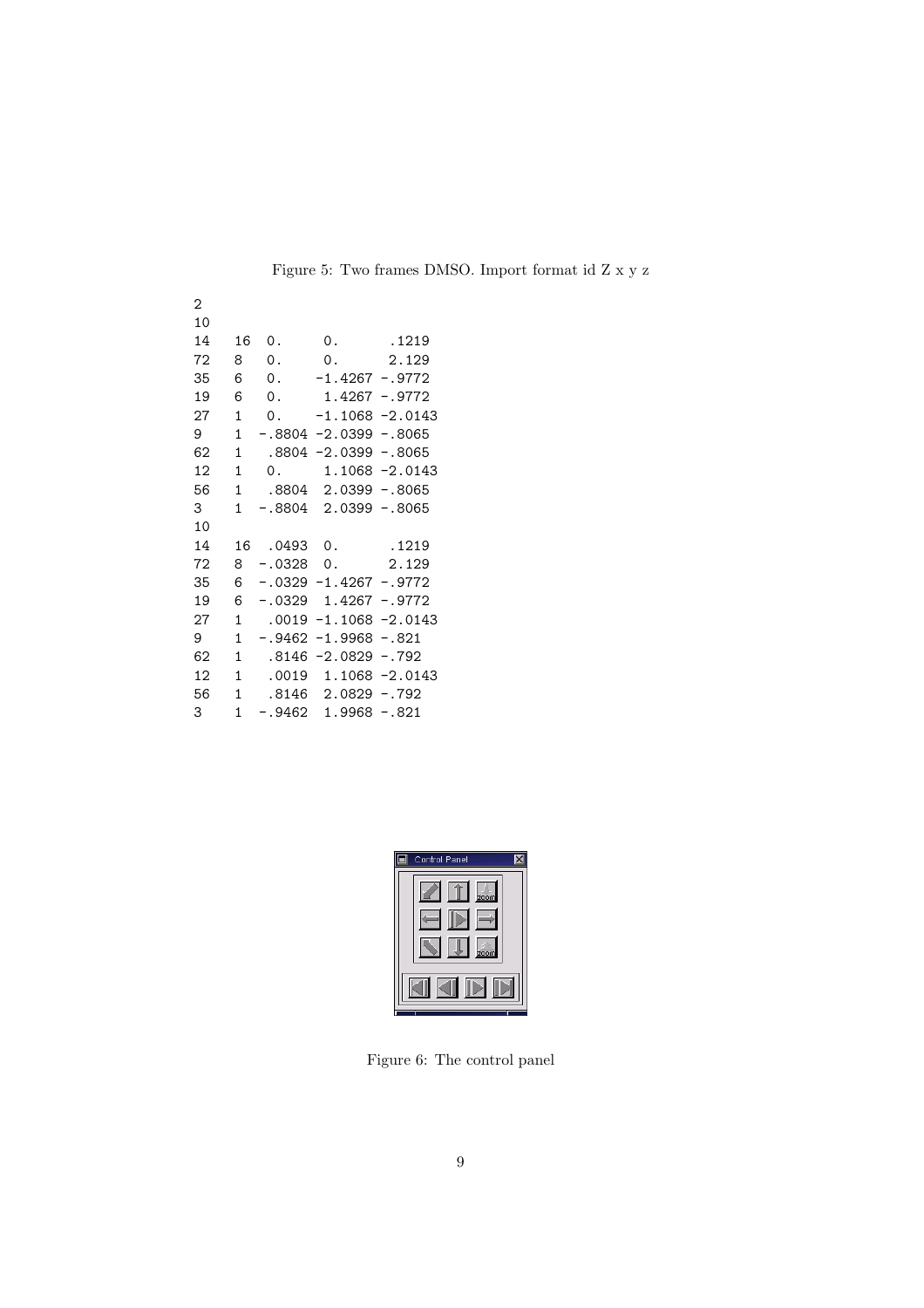# 3 More Ymol operations

#### 3.1 Context sensitive menus

By right-clicking on the drawing area, a menu will appear. Everything before the line in this menu is context sensitive. This means that the menu will change depending on what you were pointing at with the pointer while right-clicking. If you click on an atom you will, among other things, get the option of deleting it.

#### 3.2 Default atom properties

Default atom properties controls things like the atom radius and atom weight of the elements. When selecting the "Default atom properties" item in the "Edit" menu, the "Edit atom properties" window will appear (fig. 7). You can open a window for editing the properties of different atoms by pressing the buttons in the periodic table. Figure 8 contains an example of such a window. The windows for editing atom properties contain three fields. The first one is for the color. Pressing the "Browse" button will open a color selector. The second field contain the atom radius and the third the atom weight. Pressing the "Update" button will update the properties.



Figure 7: The edit atom properties window

#### 3.3 Bondrules

Bondrules are used to automate the creation of bonds between atoms of certain kinds. When selecting the "Bondrules" item in the "Edit" menu, the bond rules window will appear (fig. 9). You can add a bondrule by clicking on the add button. You can modify an already existing bondrule by first selecting the bondrule you wish to change, and then click on the modify button. You can also delete a bondrule by selecting it and clicking on the delete button. When you add or modify a bondrule a window containing some fields to control the bondrule opens (fig. 10). The first field contains the name of the bondrule.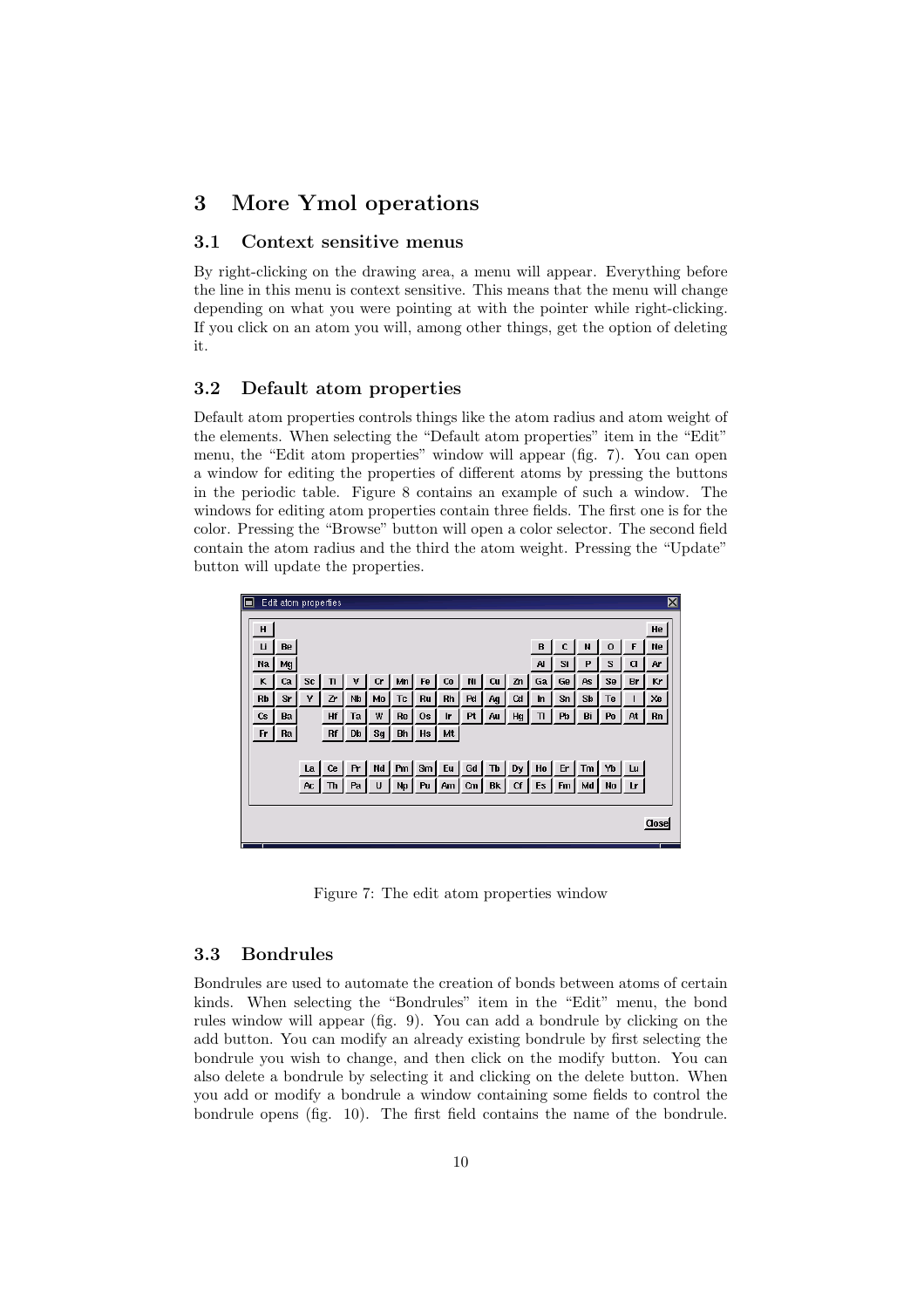

Figure 8: Window for editing the properties of Oxygen

This will be displayed in the bondrule window. The second and third fields contains the donor and acceptor atoms for this bond. If you enter "All" or nothing in these fields the bond rule will apply to all kinds of atoms. If you click on any of the browse buttons, a periodic table will appear. From this periodic table you can select up to 10 different atoms as donors and up to 10 different atoms as acceptors. If the donor field contains, say, hydrogen and the acceptor field contains, say, oxygen, the bond rule will apply only to bonds between hydrogen and oxygen. It does not matter whether you put hydrogen as donor and oxygen as acceptor or vice verse. The fourth field contains a parameter called "distance criterion". It controls how close the atoms must be for a bond to be created. If the difference of the distance between the atoms are less than the "distance criterion" parameter a bond will be created. If the toggle "distance between "electrons"" are selected, the sum of van der Waals radii of the atoms will be subtracted from the distance, so one gets the effect of "automatic" selection of bond distances when having many donors and/or acceptors, like in the default covalent bond. Next is a box showing the color of the bond. The fifth field contains the radius of the bond itself, that is, how thick the bond will be. The priority of bond rules are in the order they are displayed in the bond rule window. So for the default bond rules, a covalent bond will always be shown instead of a hydrogen bond if the distance between the atoms are short enough. After having added or modified a bond rule you must click on the "apply" button in the bond rule window. You can also click on the "apply to current frame" button if you want to see the result quickly without having to wait for the entire animation to be updated.

## 3.4 Selecting atoms and bonds

Pointing with the mouse on an atom or a bond and clicking with the middle<sup>4</sup> mouse button will select that atom or bond.

<sup>4</sup>On some systems with two-button mice you can use both buttons to emulate a middle button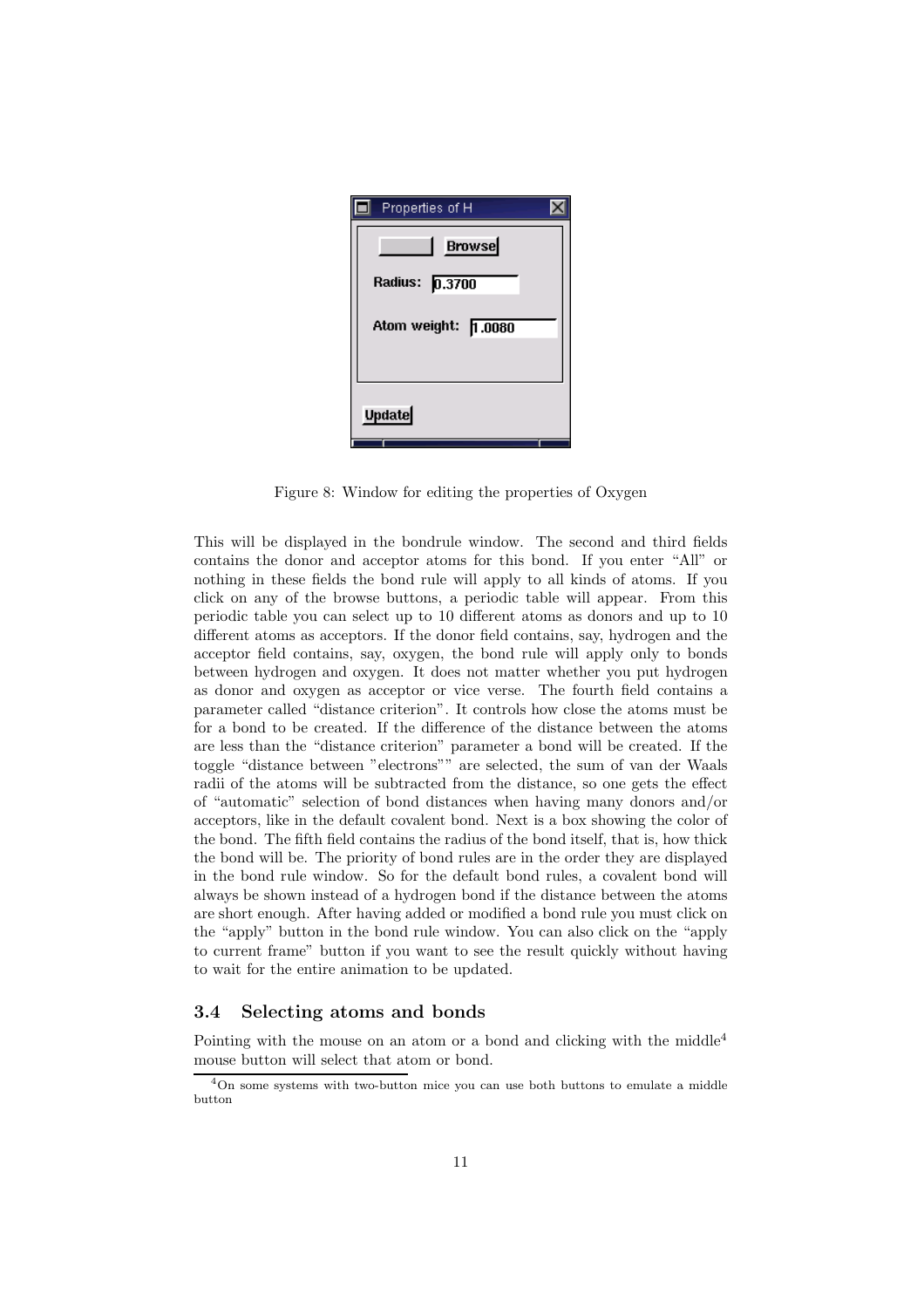

Figure 9: The bondrule window

| Modify bondrule                                                        | $\overline{\mathsf{x}}$ |
|------------------------------------------------------------------------|-------------------------|
| Name                                                                   |                         |
| <b>Hydrogen bond</b>                                                   |                         |
| <b>Donors</b>                                                          |                         |
| Iн                                                                     | <b>Browse</b>           |
| <b>Acceptors</b>                                                       |                         |
| $N$ O F                                                                | <b>Browse</b>           |
| <b>Distance criterion</b><br>٠<br>Distance between "electrons"<br>0.80 |                         |
| <b>Bond color</b><br><b>Browse</b>                                     |                         |
| <b>Bond radius</b><br>0.05                                             |                         |
|                                                                        |                         |
| Modify<br><b>Cancel</b>                                                |                         |

Figure 10: The window used to add and modify bondrules

## 3.5 Creating bonds using the mouse

Bonds between atoms can be created without using the bond rules. By selecting all the atoms you want bonds to be created from and then right clicking on the atom you want all the bonds to be created to, you will get the option to create bonds to selected species. There are four sub options to this option. The first (and default) is to create the bonds only in the current frame. The second is to create the bonds in all frames. The third is to create the bonds in all frames before and including the current frame. The last option is to create the bonds in all frames after and including the current frame.

### 3.6 Deleting atoms and bonds

By right clicking on an atom or a bond, you will get the option to delete the atom or bond. The suboptions are the same as in creating bonds using the mouse.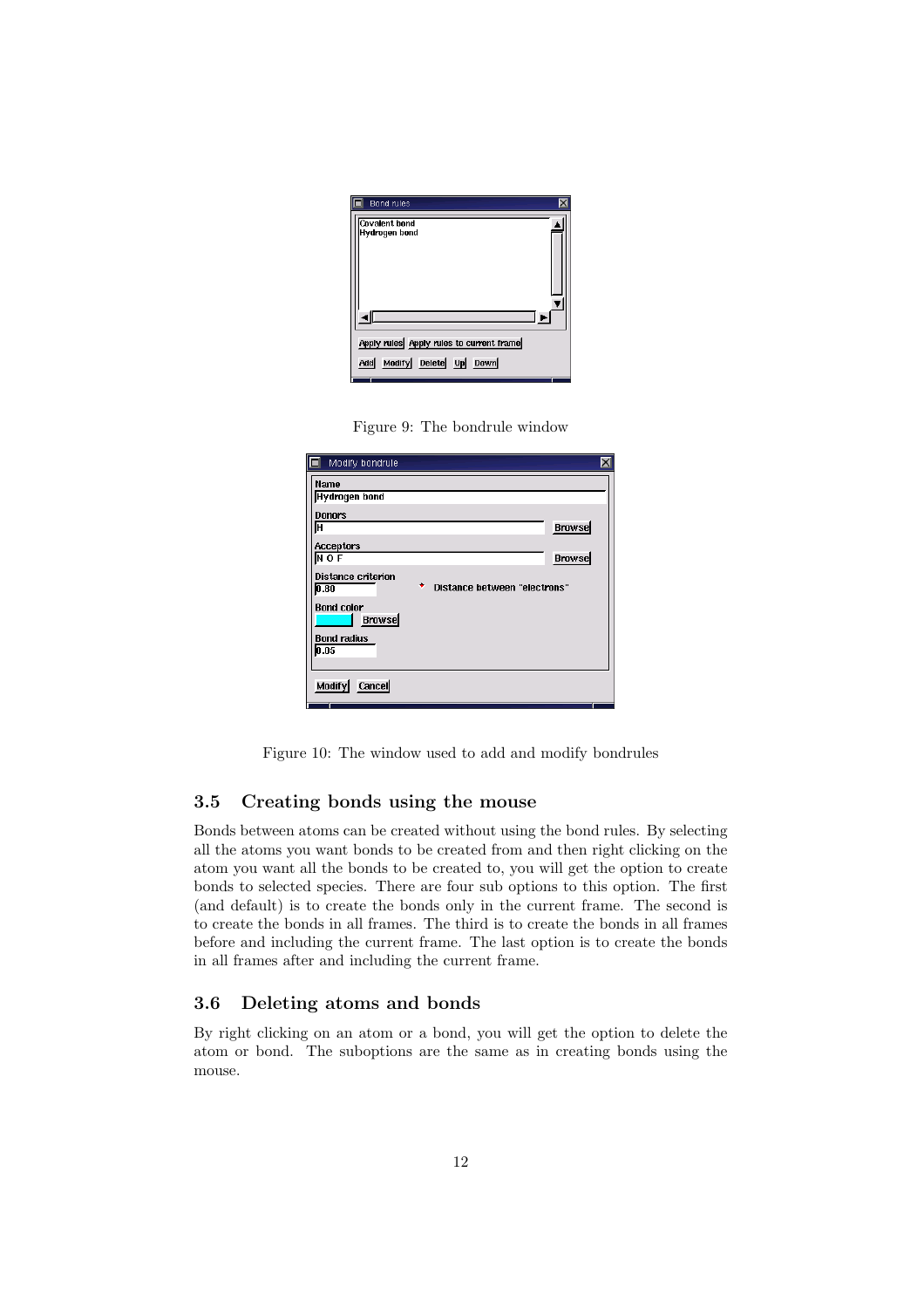#### 3.7 Changing properties of atoms and bonds

By selecting all the atoms or bonds you want to change the properties of and right clicking on the free drawing area<sup>5</sup> you will get the option to change the properties of selected atoms or bonds. The dialog boxes of the atom and bond properties are considered self-explanatory ;-).

#### 3.8 Drawstyles

You can select how atoms and bonds are drawn using the "Style" item under the "View" menu. The "Wireframe" mode will display bonds as lines and atoms as points. The "Circles and polygons" mode will display the atoms as filled circles and the bonds as filled polygons. The "Shaded spheres and cylinders" mode will display atoms and bonds using Phong and Gouraud shading for realistic lit scenes. If you prefer using povray instead of the built in renderer for "Shaded spheres and cylinders", you can select this in the "Options-Graphics-Shading-Use POVRAY" menu.

## 3.9 Rendering parameters

Selecting the "Rendering parameters" item under the "Edit" menu will bring up the rendering parameters window (fig. 11). The first field in the rendering parameters window shows the current background color. This can be changed by clicking on the "browse" button. The toggle "use fogging" controls whether fogging will be used or not. Fogging is useful when viewing large molecules, or sets of molecules. Fogging will cause the atoms and bonds far away from the viewer to be dimmer, by blending some of the background color with the color of the atoms and the bonds. More of the background color is blended in for atoms and bonds farther away from the viewer. The amount of fog and where to start using fog is controlled by the two fields just below the toggle. The higher the value of the "fog amount" parameter the steeper the blending curve. By increasing the fog amount value, atoms far away from the viewer will become dimmer and atoms close to the viewer will become clearer. The "fog origin" parameter controls where the center of the fog is, that is, where half of the color displayed comes from the background and half from the atom or bond. The fog origin ranges between 0 and 1. 0 is the clipping plane close to the viewer and 1 is the clipping plane far away from the viewer. The last parameter in the rendering parameters window is the oversampling. Oversampling is only used for the "Shaded spheres and cylinders" mode. If you use a oversampling of 1 only one point is computed for each pixel. An oversampling of 2 will compute four points for each pixel, two points in the x direction and two in the y direction. An oversampling of 3 will compute nine points for each pixel. Oversampling is always a positive integer. The picture resolution times the oversampling must not exceed 16384, due to the fixed point calculations used for the "Shaded spheres and cylinders" mode.

<sup>5</sup>Needing to click on the free drawing area is a "feature".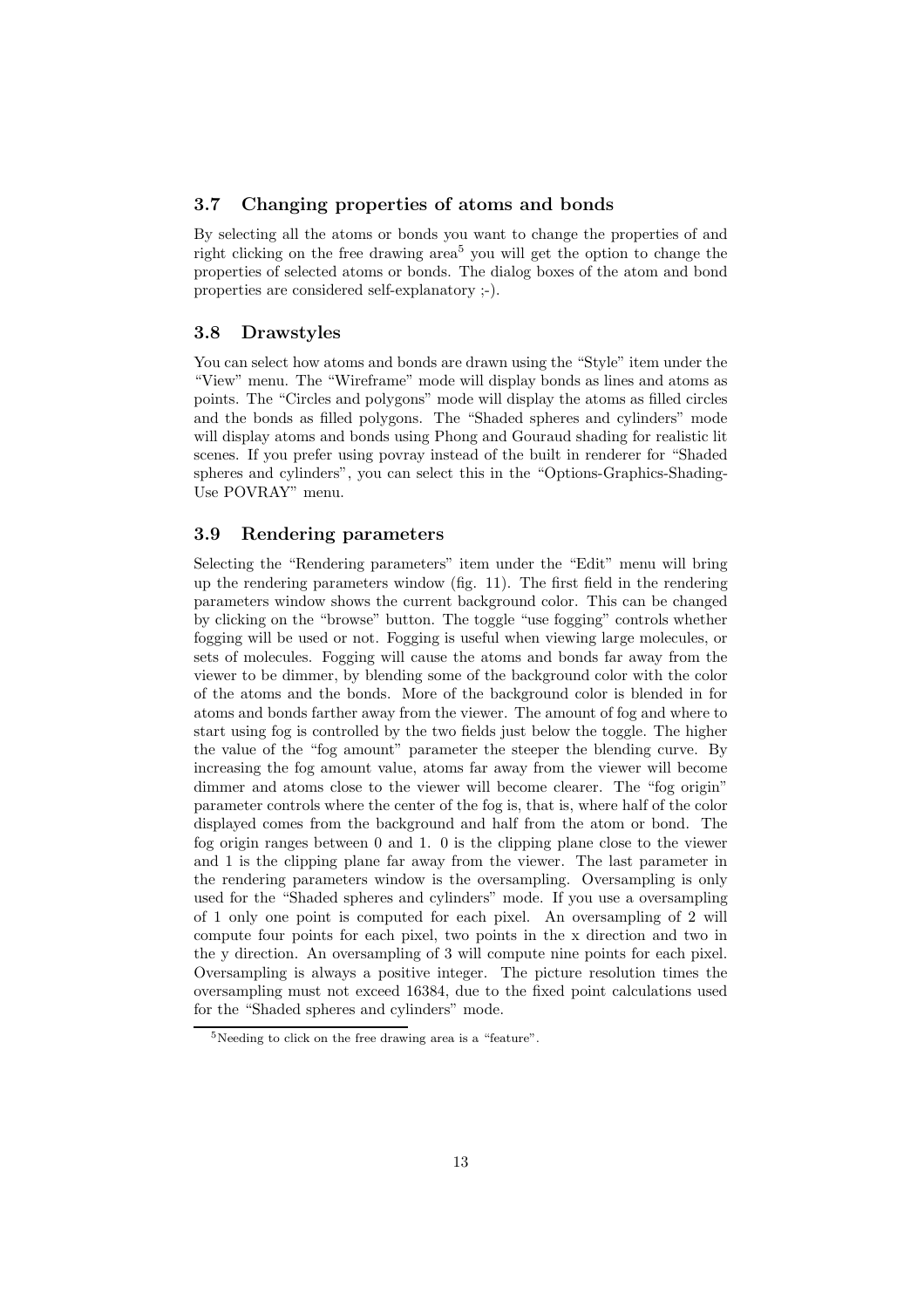| Render parameters                        |  |  |
|------------------------------------------|--|--|
| <b>Background color</b><br><b>Browse</b> |  |  |
| <b>Use fogging</b>                       |  |  |
| Fog amount:<br>5.00                      |  |  |
| Fog origin:<br>0.40                      |  |  |
| Oversampling: <mark>F</mark> i           |  |  |
|                                          |  |  |
| <b>Apply</b>                             |  |  |

Figure 11: The rendering parameters

#### 3.10 Using the color selector

Whenever clicking on the browse button close to a color box the color selector will appear (fig. 12). Using the color selector can be a bit tricky. Since there are more than 16 million available colors  $(2^{24})$  it is impossible to display them all at once. In the top right corner the current color is shown. The four boxes to the left contains different colors interpolated to the current color. The current color is in the bottom right corner of all the four boxes. In the top left corner of all the four boxes is the contrast color to the current color. In the bottom left and top right corner of the top left box the colors black and white are shown. In the bottom left and top right corners of the other three boxes the base colors and their contrast colors are shown. Respectively they are: red-cyan, greenmagenta and blue-yellow. By clicking inside one of the boxes the color at the mouse pointer will be selected as the current color and the other three boxes will be updated to reflect the change. So if you want the color orange starting from white, you should first click on either red or yellow, then click in any of the other three boxes where the orange you want is shown. If you want a slightly different orange you can click again in any of the four boxes. To the right of the four boxes there are three input fields containing the current rgb color values. The color values are integers with the range 0-255. You can also choose a color by typing in a number in any of these fields and press enter.

#### 3.11 Saving the current image as a pixmap

By selecting the "Save as PPM image" item in the file menu a pixmap can be saved to disk. The saved PPM image can be read into another program like the GIMP and converted to whatever format you like (.gif,.tif,.jpg etc.).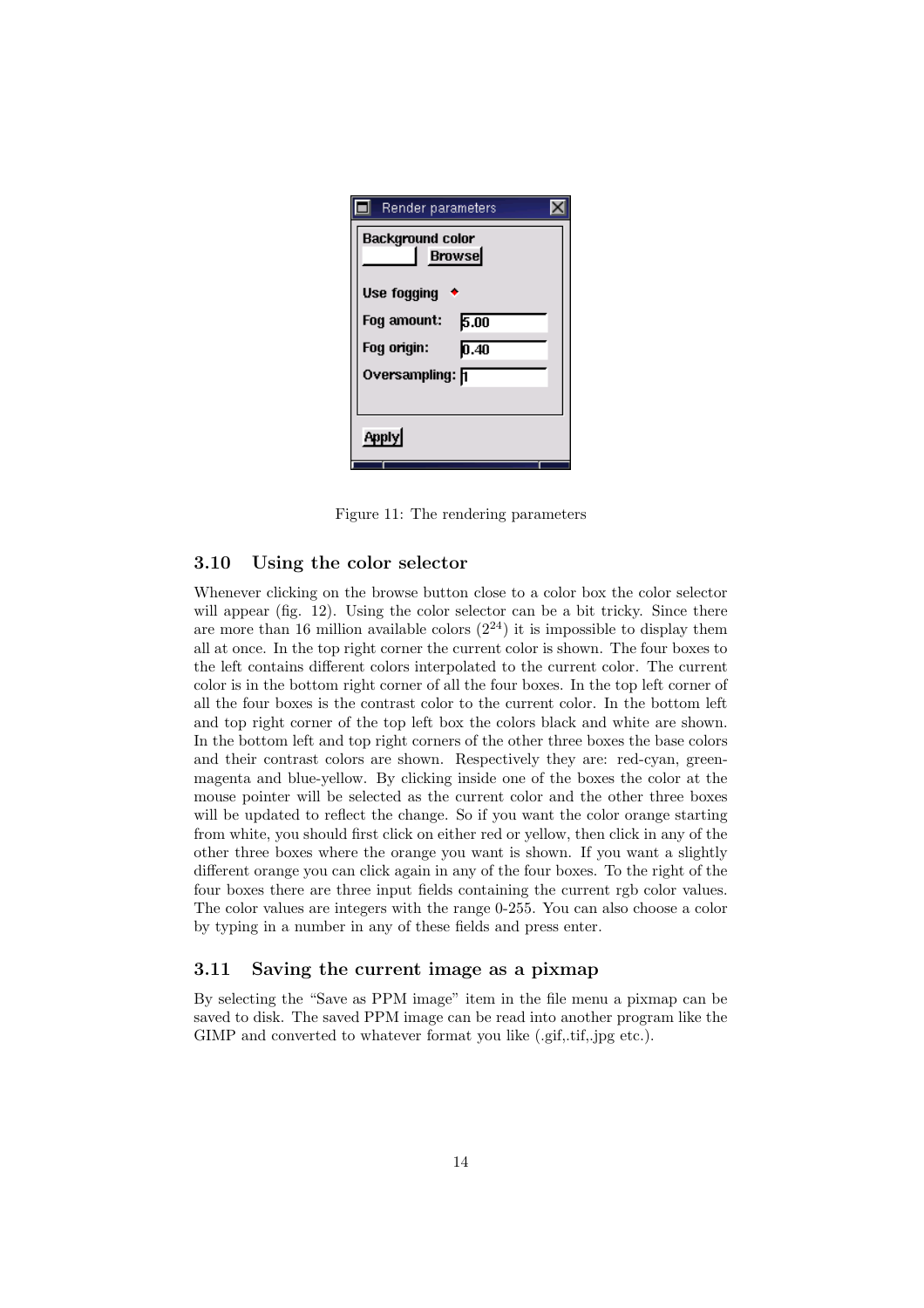

Figure 12: The color selector

## 3.12 Saving the current image as a POVRAY scene

By selecting the "Save as POVRAY scene" item in the file menu a povray scene can be saved to disk. If you save a scene named "test.pov" a file named "test.pov" and a file named "test.inc" will be created. The "test.pov" file contains all the coordinates of atoms and bonds. The "test.inc" file contains all the texture definitions and definitions of lamp positions etc. The scene can be rendered using the command line "povray  $+d$ -i test.pov"<sup>6</sup>.

## 3.13 Creating a MPEG movie or an animated GIF

By selecting the "MPEG-Create" item under the "Tools" menu, an MPEG file will start to be created. All images shown in the window will be stored to a subdirectory and compressed using gzip. When you have moved or rotated the molecule or played an animation the MPEG movie is created by selecting the "MPEG-Save as" item under the "Tools" menu. Note that Berkeley mpeg encode and GNU-zip (gzip) is required to be in the path for this to work. An animated GIF is created in a similar way. The program *ppmtoanimaif* must be in the path for this to work.

 $6$  given that povray is installed on your system, of course.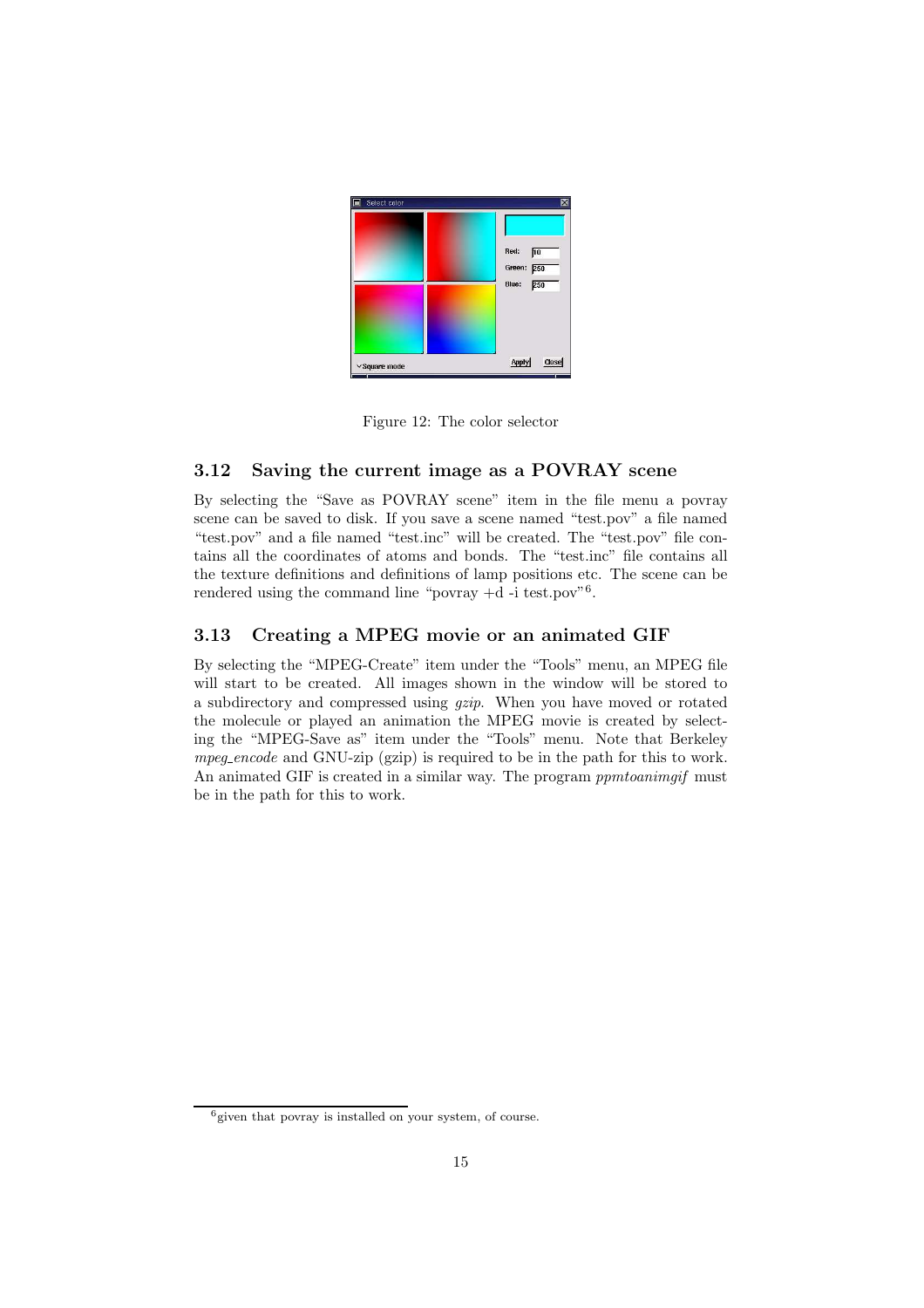# 4 Interfacing Ymol with another program

Ymol can be used as a visualisation tool for another running program. This chapter contains a fairly small example of what have to be done to make your program use ymol as a visualision tool. The basic idea is that your program should write atom coordinates to a file and then give ymol a signal to read this file and display it. To make this work a small  $y4^7$  program must be running. This y4 program is called "mdinterface". You can run this program by opening the y4vm console under the  $Y_4$  menu. In the input field at the bottom of the console type 'mdinterface' load. Y4vm should respond with Loading mdinterface. Filesize is xxx bytes.. Now you have added the command mdinterface to the y4vm. Start the program by typing mdinterface. Once you have the mdinterface program running you can run your program.

## 4.1 A fairly small example

This example will create a rotating circle of 8 hydrogen atoms. It is assumed that you are familiar with the C language. Of course you can use any programming language you like, most likely FORTRAN, but you need to send signals to ymol. This can probably be done by calling a C routine from your programming language.

The first thing we need to do is to open and read a file called ymolpid that ymol always writes to the current directory when it is run. This file contains the ymol PID. This is needed so your program sends the signal to the correct process. Then we starts a loop to generate configurations. After each configuration we signal ymol to read the data. In this example program we actually need to sleep for a little while, because this program is generating configurations a lot faster than ymol can handle them. This will normally not be a problem, since MD code will not generate configurations fast enough. Ok, here's the first part of the example:

```
#include <stdio.h> /* Needed for file operations */
#include <sys/types.h> /* Needed for pid_t etc */
#include <signal.h> /* Needed to send signals */
#include <unistd.h> /* Needed by sleep in this example program */
#include <math.h> /* Needed by this example program */
#define MYSIGNAL SIGUSR1 /* We will use this signal */
int main()
{
 FILE *myfile;
 unsigned long ymolpid;
  double time=0.; /* For this example program */
 myfile=fopen("ymolpid","r");
  fscanf(myfile,"%lu",&ymolpid);
  fclose(myfile);
  while(1) /* Forever */
```
<sup>7</sup>See: The y4 language Section 5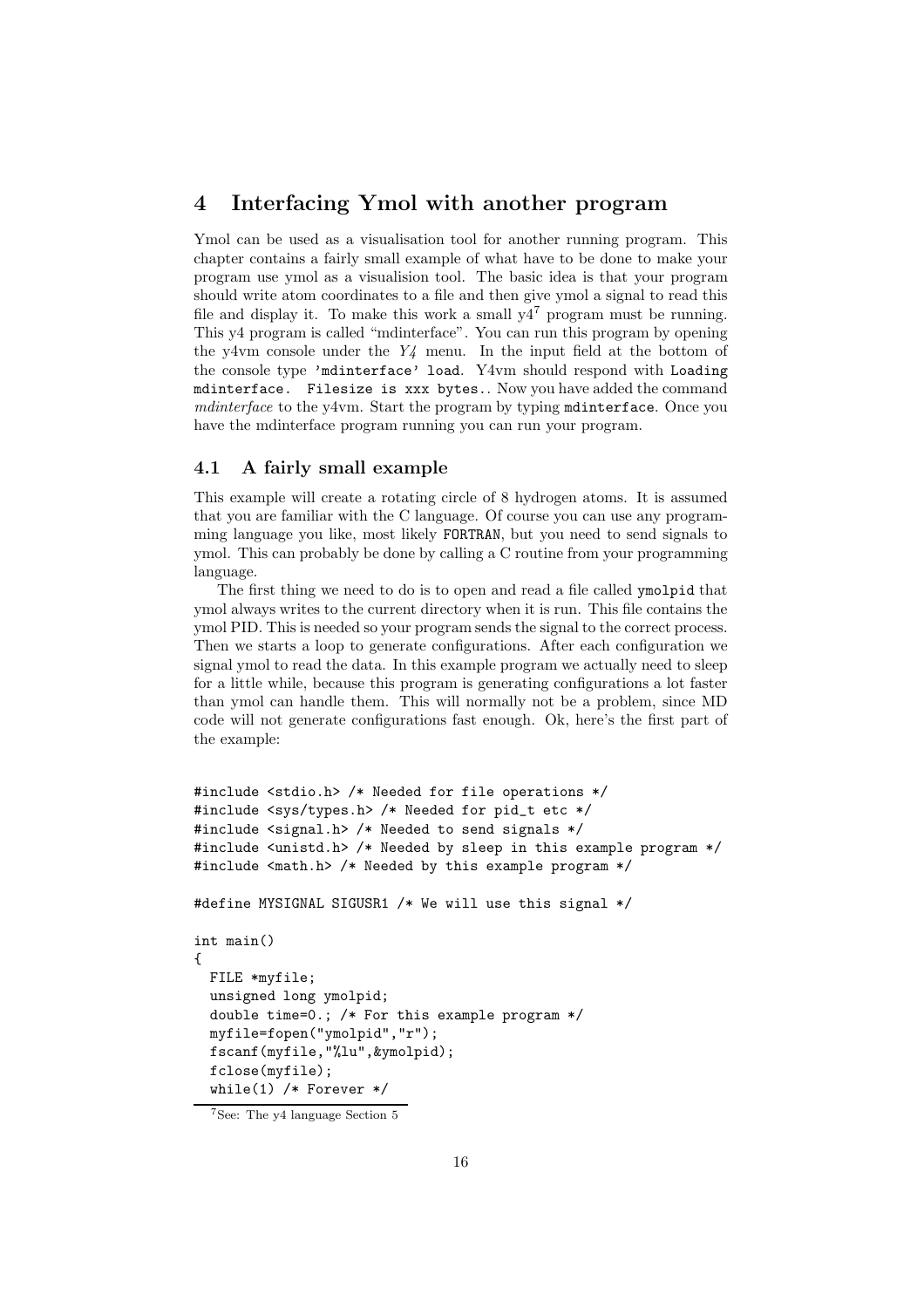```
{
      /* Here the code to generate a
         new configuration will be placed */
      kill((pid_t)ymolpid,MYSIGNAL);
      /* We need to sleep for a while,
         so Ymol doesn't choke on too much
         input data */
      sleep(1);
    }
}
```
The second part of the example shows the code needed to generate the rotating ring. It should be inserted in the program above where indicated:

```
int i;
/* The filename can be changed in mdinterface.y4 */FILE *conffile=fopen("interface.mol","w");
fprintf(conffile,"1\n"); /* One frame */
fprintf(conffile,"8\n"); /* Eight atoms */
for (i=0; i<8; i++)
  {
    double x,y,z;
    x=cos(2*3.14*i/8.+time);
    y=sin(2*3.14*i/8.+time);
    z=0.;
    /* Write atom number and x, y and z coordinates to file */
    fprintf(conffile,"1 \ f \pi \}
fclose(conffile);
time+=0.1;
```
This example can be found in the "interfaceexample.c" file in the ymol source directory. It should probably be enough to type "cc -o interfaceexample interfaceexample.c -lm" to compile it on most systems.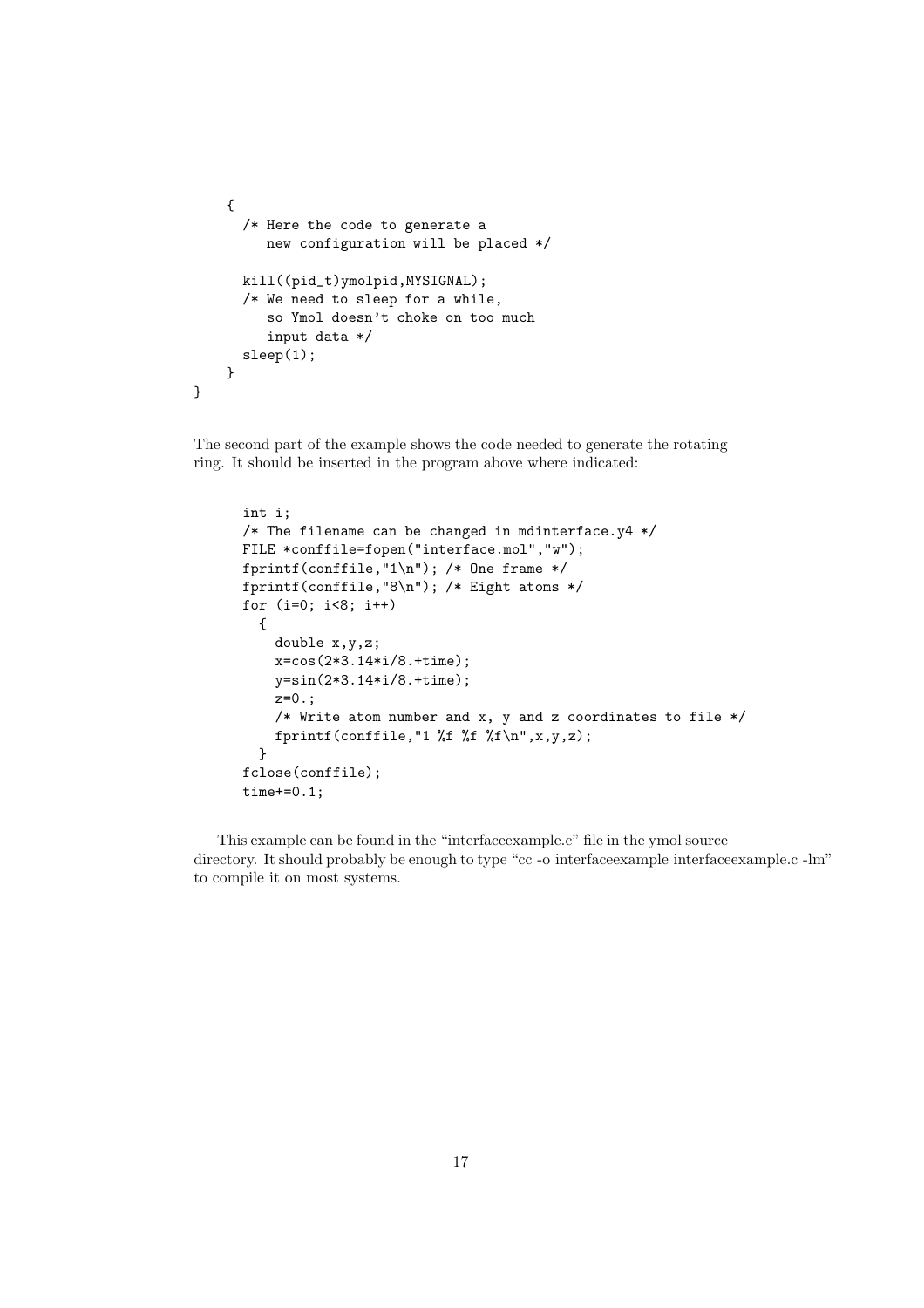# 5 The y4 language

#### 5.1 Introduction

Ymol contains its own language. It actually contains its own virtual machine. When you type text into the y4 console, the text will be compiled into "machine" instructions" for the virtual machine. Y4 is somewhat similar to the language Forth invented in 1970 by Moore. The largest difference between  $v4^8$  and languages like C, Pascal, FORTRAN and BASIC is that it is using reverse Polish (postfix) notation. This is the same notation as Hewlett-Packard calculators use. The notation used in the named languages is called infix notation. To add two numbers using a "regular" language you would type 1+2. In y4 you type 1  $2 +$ 

#### 5.2 The stack(s)

Most of the things in  $y4$  circle around the stack<sup>9</sup>, or more precisely, the stacks. When you type a number, the number is stored on a stack. When typing two numbers they are stored on the stack, the second after the first. The + operator will then take the first two numbers on the stack and add them together, leaving the result on the stack. The advantage with using the stack is that most operations can be done without using variables. The operator "." is used to show the result of a calculation. Some examples:

infix:  $(1+2)*(3+4)$  rpn:  $1 \ 2 + 3 \ 4 + *$ , infix:  $sin(0)$  rpn: 0 sin.

I am very sorry, but I haven't currently got the time to write this section :-(. You can always try to look in the /.ymol/\*.y4 files. I will produce some example files at the same time I write this section some day.

<sup>8</sup>and Forth

<sup>9</sup>A LIFO (last in first out) buffer